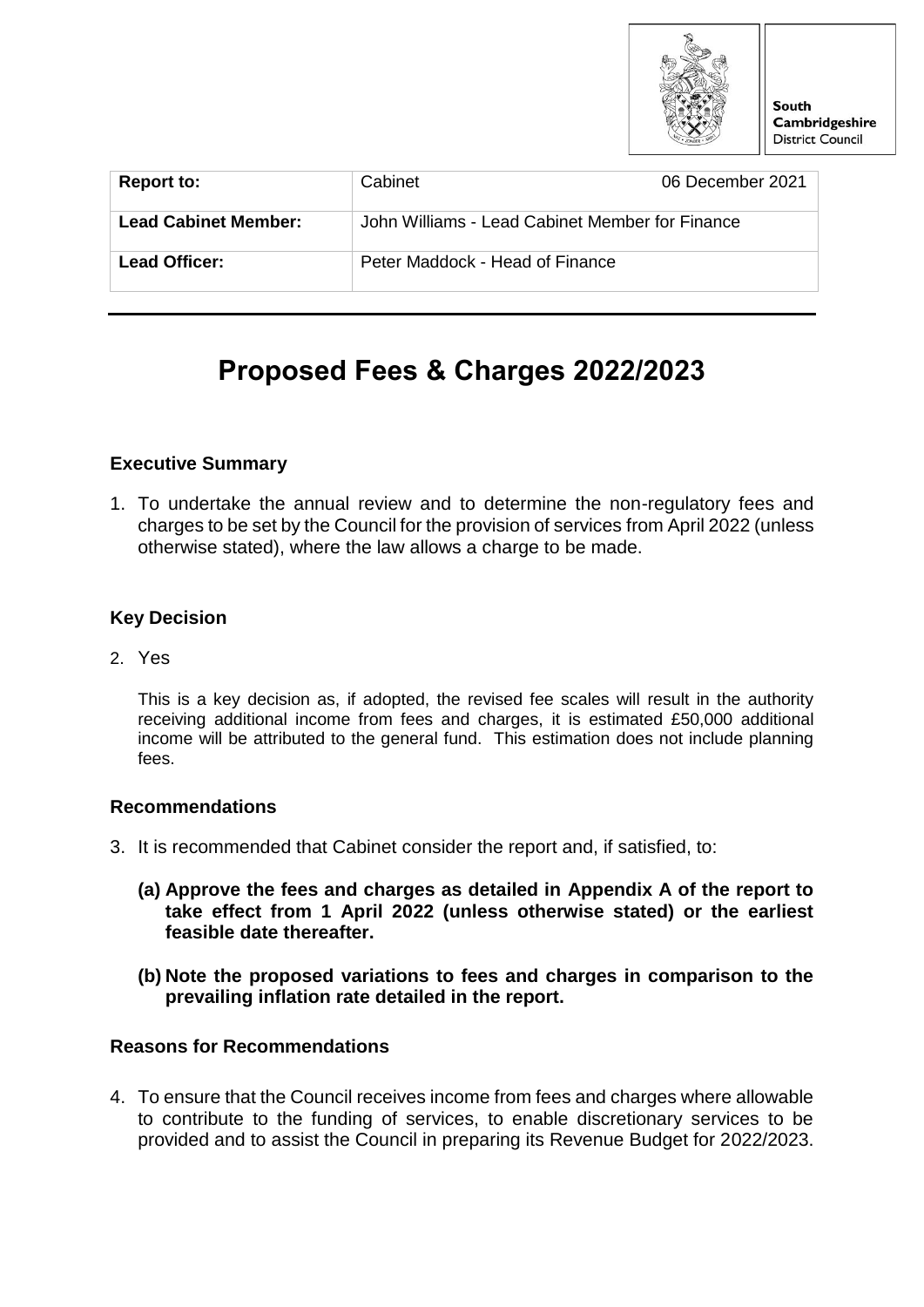## **Details**

## **Economic Context**

- 5. In determining the fees and charges for services it is appropriate that some consideration is given to the wider economic context. The Bank of England's Monetary Policy Committee (MPC) sets monetary policy to keep inflation low and stable, which helps to sustain growth and employment; this identifies a target of 2% for the 12-month increase in the Consumer Price Index (CPI). At its meeting ending on 02 November 2021, the MPC voted by a majority of 7-2 to maintain the Bank Rate at 0.1%.
- 6. The ongoing pandemic and economic situation has had an impact on the Council's planned income from sales, fees and charges. A support package was announced by the Government in July 2020 to help address spending pressures and in recognition of lost income. The scheme was extended into the first three months of 2021/22, whereby central government reimburse the Council for 75 pence in every pound of loss income. The aim is to help Councils respond to Coronavirus as part of a comprehensive plan to ensure financial sustainability for the future. The net budgetary impact will be assessed as part of the 2022/2023 budget setting process.
- 7. Both global and UK GDP has increased, although at a slower pace than projected. Growth is somewhat restrained by disruption in supply chains. Alongside the rapid pace at which global demand for goods has risen, this has led to supply bottlenecks in certain sectors. While bottlenecks will continue to restrain growth somewhat in the near term, global and UK GDP are nonetheless expected to recover further from the effects of Covid-19 (Covid).
- 8. UK GDP growth is expected to be relatively subdued. The pace of growth slows as potential supply growth eases back towards pre-Covid rates, and as higher energy prices and the fading of monetary and fiscal policy support temper demand growth.
- 9. Twelve-month CPI inflation fell slightly from 3.2% in August to 3.1% in September. CPI inflation is expected to rise to 4½% in November and remain around that level through the winter, accounted for by further increases in core goods and food price inflation. Wholesale gas prices have risen sharply since August. CPI inflation is now expected to peak at around 5% in April 2022, materially higher than initially expected as shown in the diagram below.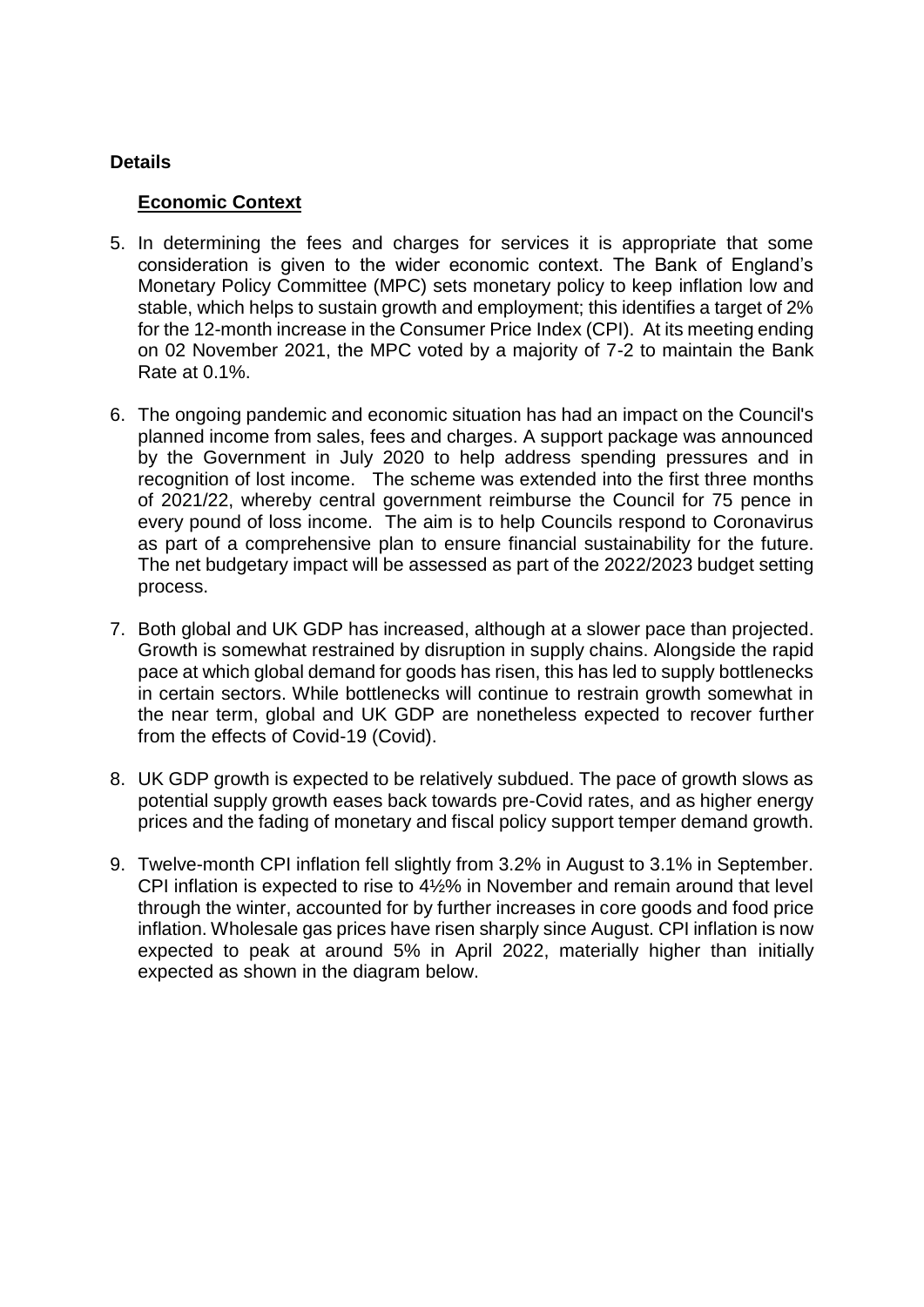

2008 2009 2010 2011 2012 2013 2014 2015 2016 2017 2018 2019 2020 2021 2022 2023 2024 2025 2026 2027 Source: ONS, OBR

- 10.The upward pressure on CPI inflation is expected to dissipate over time, as supply disruption eases, global demand rebalances, and energy prices stop rising. As a result, CPI inflation is projected to fall back materially from the second half of next year.
- 11.The general increases in costs have a direct impact on the Council's costs. The prevailing economic trend expressed through the CPI quarterly indices and the Bank of England's forecast for future inflation are both considered in proposing any increases in fees or charges. In light of these predictions for inflation a 2.0% uplift for fees and charges where possible is recommended with effect from 1 April 2022. It is worth noting that failure to increase fees and charges by 2%, where possible, does add to the funding gap.

### **Medium Term Financial Strategy (MTFS) – Context of Review**

12.The approved MTFS identifies the commitment to explore income generating opportunities and to maximise income from fees and charges (where permitted to do so). It is also implicit that fees and charges should increase proportionately to the increase in the cost of providing services so that the net cost of services does not increase in real terms. The MTFS further emphasises that, in light of forecast savings targets, every effort will be made to increase annual income and reduce annual expenditure without materially reducing front line services provided by the Council.

### **Review of Fees and Charges: Effective from 1 April 2022**

13.In determining the level of charges for 2022 it is proposed that increases in fees and charges should broadly reflect the prevailing trends in inflation except where there are regulatory requirements or a strong case for a higher or lower increase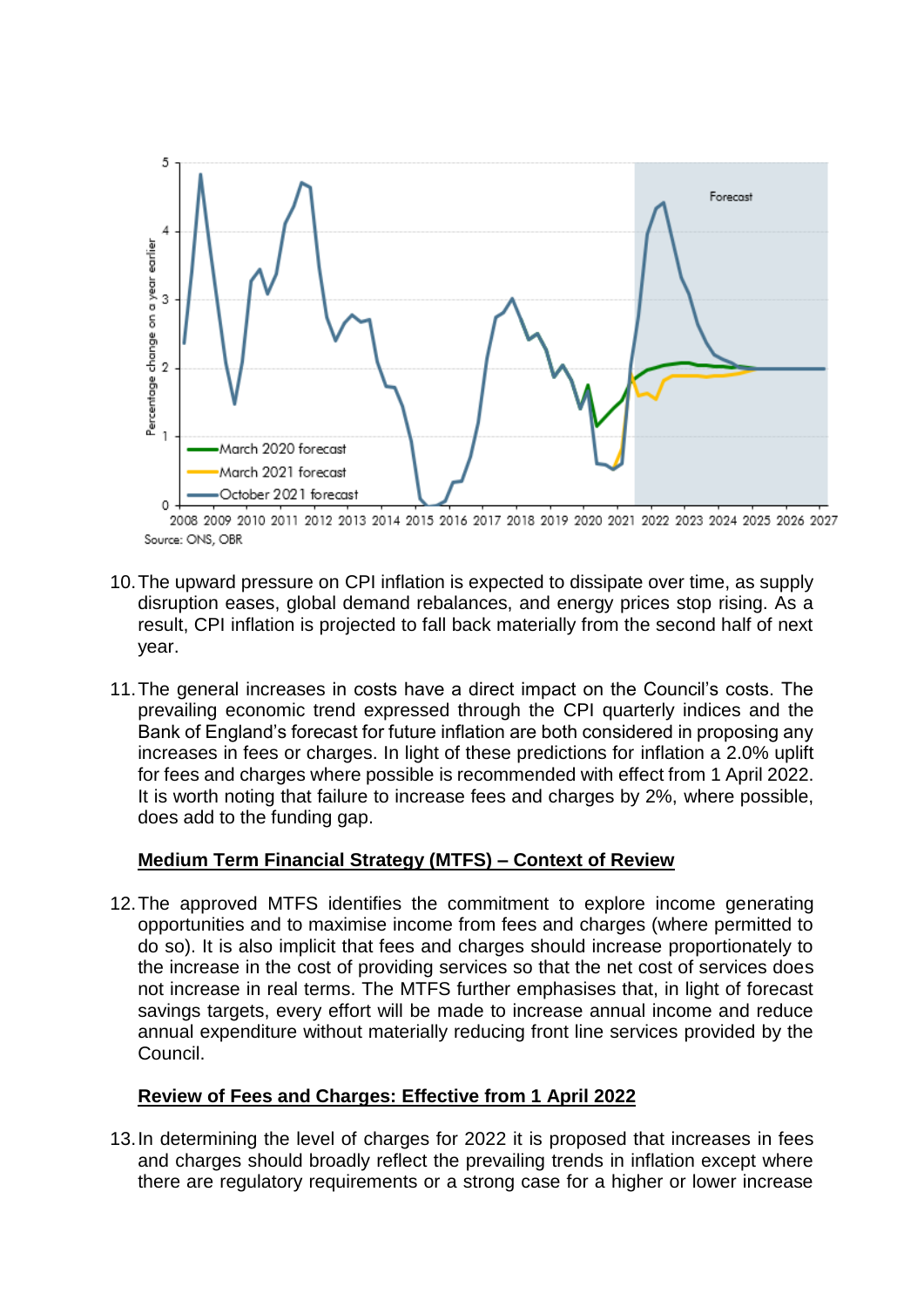taking into account the requirement to maximise income. In addition, specific circumstances such as the sensitivity of price increases on the demand for the service, or the current market rates for services have been considered.

- 14.There are also some charges which are required to reflect the cost of providing the service, and these prices have been adjusted accordingly. Taken together these issues have led to several proposals where no increase is proposed or where the proposed increase varies significantly from inflation. There are also some instances where charges are very small and the increase may, therefore, appear significantly higher or lower than inflation purely because of rounding the charge to the nearest appropriate amount.
- 15.The report details, at **Appendix A**, the current charges that are applied, the proposed variations and the resulting proposed charge from 1 April 2022. All fees and charges in the appendices are shown net of Value Added Tax (VAT). Where VAT applies to a charge then the gross charge including VAT is also shown. In some instances, VAT may or may not apply in respect of a particular service depending upon the recipient of the service or the purpose of the service. The Cabinet is invited to consider the various charges proposed.
- 16.In undertaking this annual review, Heads of Service have been encouraged to identify any scope to extend the range of fees and charges and, if so, the level of additional income that could be generated. If available, any trends on the demand for the service over time and/or sensitivity to changes in charging policy are provided.
- 17.In the following areas fees have been revised:
	- (a) Waste and Environment: During 2021/22 the fees and charges set for the discretionary payments were unchanged to support the economic recovery of local residents and businesses from the effects of the Coronavirus pandemic. However, for 2022/2023 fees have been reviewed and some flat charges were introduced to simplify the charging structure. Although this has resulted in significant reductions in some areas the overall fee levels have increased.
	- (b) Transformation: Due to a statutory requirement, the first 4 sessions of physical activity programmes need to be offered free of charge. Thereafter they are charged according to the activity and have been restructured to improve ease of payment by applying a simple flat direct debit structure. Fees for Sports Camps have been increased by an average of 3% compared to 2020/2021.
	- (c) Land Charges: Fees for 2022/23 have been adjusted to ensure the costs of delivering the Land Charges service are covered. This resulted in an average increase of £11.10 for each specific enquiry, and steeper rises applied to some commercial searches.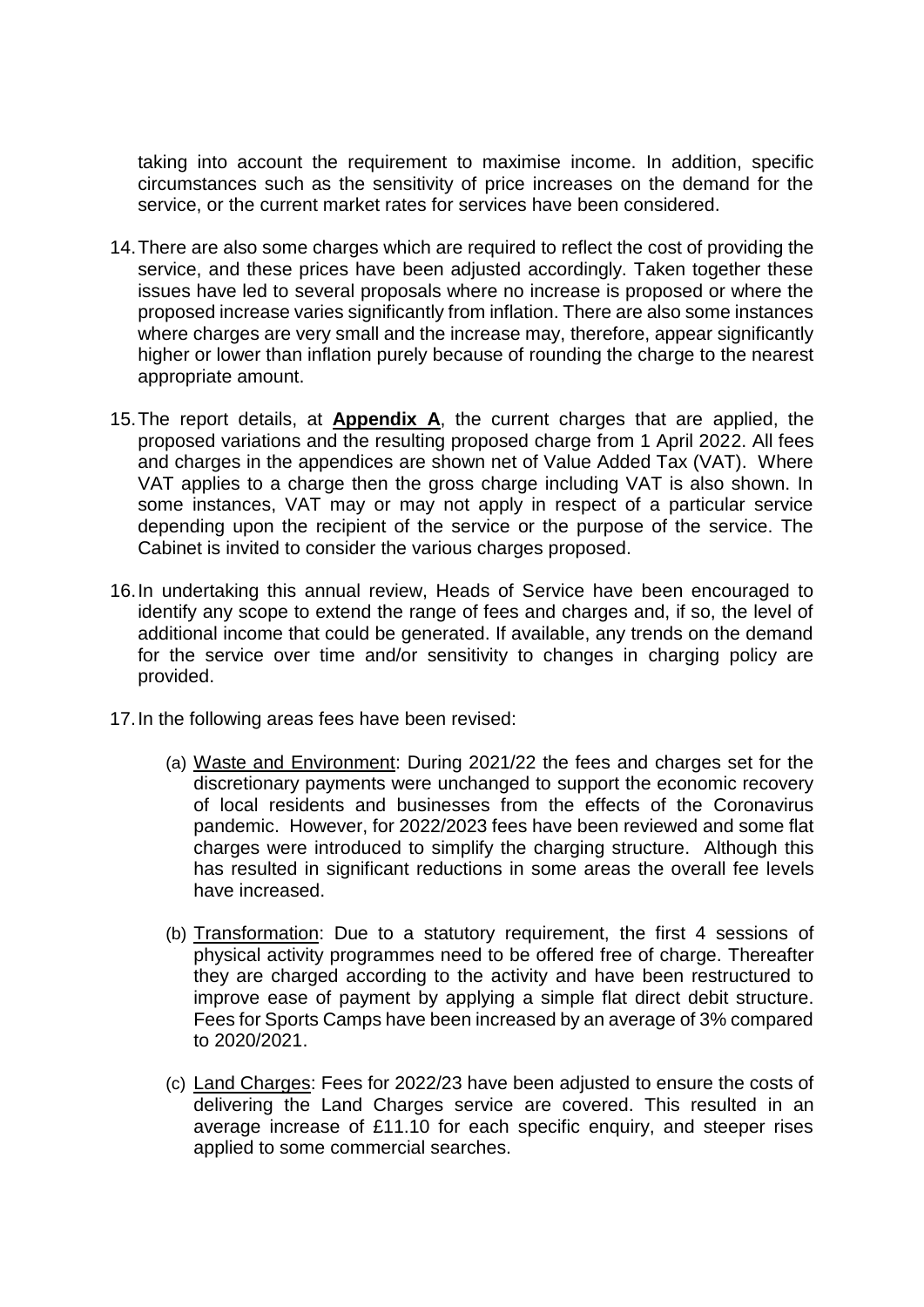- (d) Other: In many cases fees are set by statute and the necessary provision is specified in the schedule of fees and charges.
- 18.In addition, it should be noted the income generation opportunities for 2022/2023 arising from planning fees is currently under ongoing review.
- 19.It is proposed to retain administration charges relating to the Leasehold Housing at the current level.

### **Options**

20.While the Council could choose to do so, the option of not adopting the revised fees and charges from 1 April 2022 is not considered to be appropriate. The Council is required by law to set a balanced budget and the additional income from fees and charges contributes to this, albeit marginally. In determining the new fee scales, due regard has been given to the sensitivity of price increases on service demand.

#### **Implications**

21.In the writing of this report, taking into account financial, legal, staffing, risk, equality and diversity, climate change, and any other key issues, the following implications have been considered: -

### **Financial**

- 22.In considering the preparation of the 2022/2023 Revenue Budget it is proposed that fees and charges should be increased where considered feasible, taking into account the prevailing market sensitivities and demand, in accordance with the Council's stated intention of maximising revenue from fees and charges (including endeavours to maximise the recovery of costs incurred in providing discretionary services). The level by which it is proposed to increase fees and charges reflects the trends in inflation. Whilst it is proposed to apply a 2.0% increase for inflationary pressures in some areas, given the current economic climate there are a number of areas where this would be difficult to justify and, therefore, it is proposed that charges be left unchanged. It is worth noting that the failure to increase charges, where possible, will not contribute to the funding gap but this is not significant.
- 23.The income from the proposed charges will be included in the draft Revenue Budget to be submitted to the Cabinet at its February 2022 meeting.

#### **Legal**

24.The proposed charges have regard to the various statutory requirements regarding the Council's ability to set fees and charges.